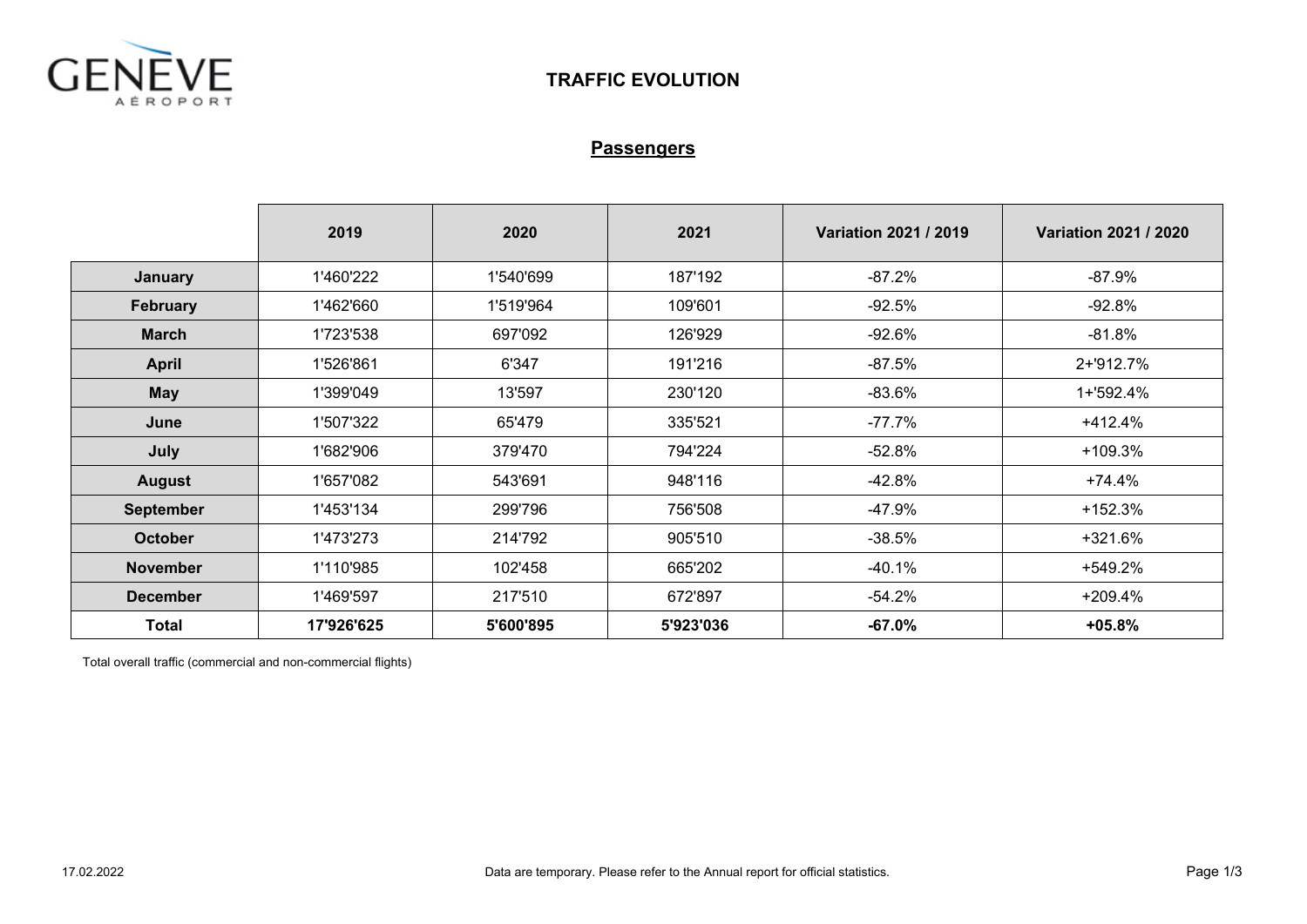

## **Movements**

|                  | 2019    | 2020   | 2021   | Variation 2021 / 2019 | <b>Variation 2021 / 2020</b> |  |
|------------------|---------|--------|--------|-----------------------|------------------------------|--|
| January          | 15'804  | 15'770 | 4'725  | $-70.1%$              | $-70.0%$                     |  |
| February         | 15'044  | 15'406 | 4'127  | $-72.6%$              | $-73.2%$                     |  |
| <b>March</b>     | 17'301  | 10'169 | 4'594  | $-73.4%$              | $-54.8%$                     |  |
| <b>April</b>     | 15'354  | 1'082  | 5'536  | $-63.9%$              | +411.6%                      |  |
| <b>May</b>       | 15'768  | 2'257  | 5'824  | $-63.1%$              | +158.0%                      |  |
| June             | 16'041  | 3'748  | 7'465  | $-53.5%$              | $+99.2%$                     |  |
| July             | 16'399  | 7'483  | 11'197 | $-31.7%$              | +49.6%                       |  |
| <b>August</b>    | 15'494  | 8'768  | 11'717 | $-24.4%$              | +33.6%                       |  |
| <b>September</b> | 15'907  | 7'026  | 11'359 | $-28.6%$              | $+61.7%$                     |  |
| <b>October</b>   | 15'261  | 5'806  | 11'641 | $-23.7%$              | $+100.5%$                    |  |
| <b>November</b>  | 12'730  | 3'758  | 9'773  | $-23.2%$              | $+160.1%$                    |  |
| <b>December</b>  | 14'940  | 5'081  | 11'291 | $-24.4%$              | $+122.2%$                    |  |
| <b>Total</b>     | 186'043 | 86'354 | 99'249 | $-46.7%$              | $+14.9%$                     |  |